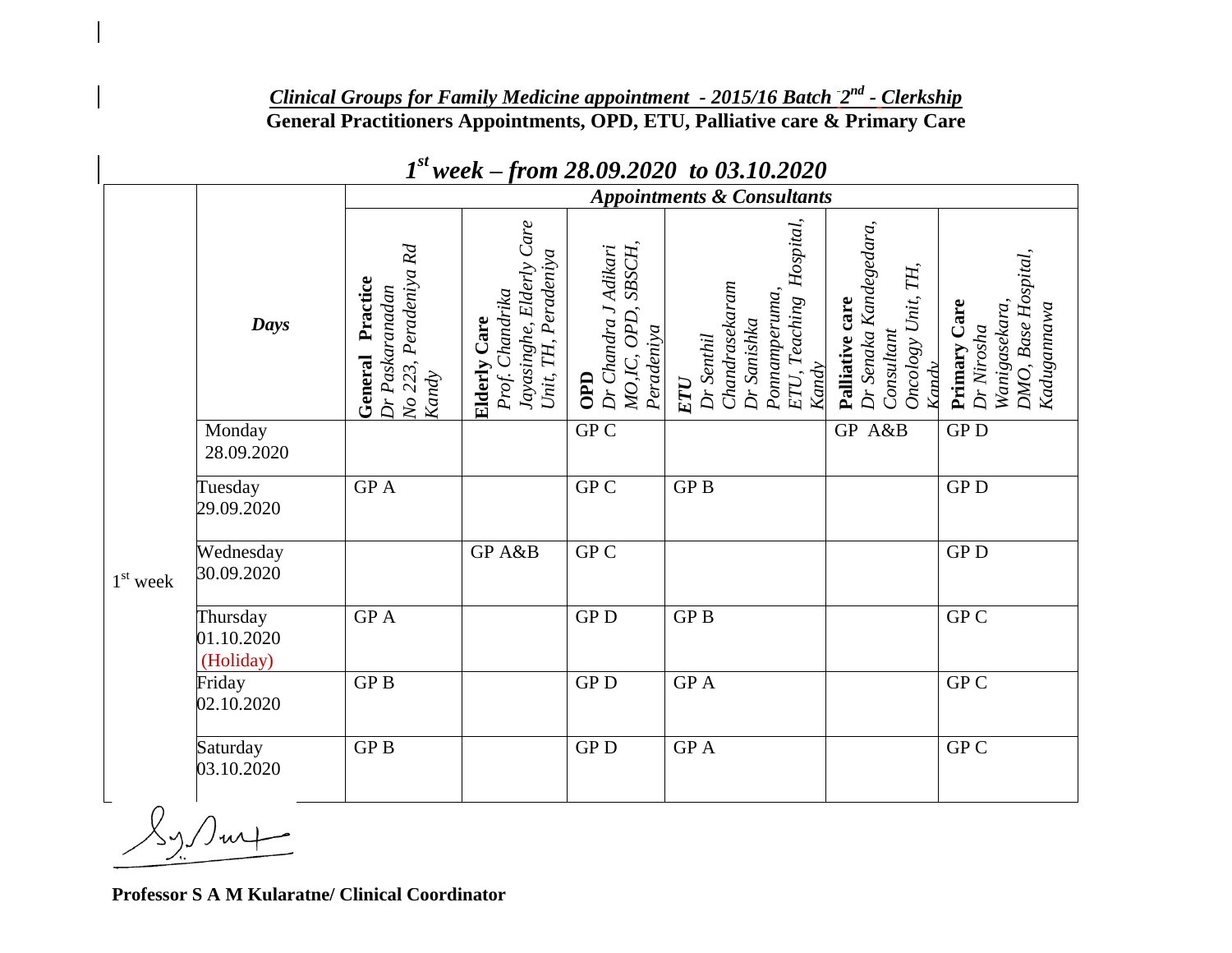|            |                         | <b>Appointments &amp; Consultants</b>                                       |                                                                                    |                                                                              |                                                                                                             |                                                                                        |                                                                                  |
|------------|-------------------------|-----------------------------------------------------------------------------|------------------------------------------------------------------------------------|------------------------------------------------------------------------------|-------------------------------------------------------------------------------------------------------------|----------------------------------------------------------------------------------------|----------------------------------------------------------------------------------|
|            | Days                    | Peradeniya Rd<br>Practice<br>Dr Paskaranadan<br>General<br>No 223,<br>Kandy | Elderly<br>Prof. Chandrika<br>$Care$ Unit TH<br><b>Elderly Care</b><br>Jayasinghe, | SBSCH,<br>Dr Chandra J Adikari<br>OPD,<br>Peradeniva<br>MO.IC,<br><b>OPD</b> | Hospital,<br>Chandrasekaram<br>Ponnamperuma,<br>ETU, Teaching<br>Dr Sanishka<br>Dr Senthil<br>Kandy.<br>ETU | Dr Senaka Kandegedara,<br>Oncology Unit, TH,<br>Palliative care<br>Consultant<br>Kandy | DMO, Base Hospital,<br>Kadugamawa<br>Primary Care<br>Wanigasekara,<br>Dr Nirosha |
| $2nd$ week | Monday<br>02.11.2020    |                                                                             |                                                                                    | ${\rm GP}$ A                                                                 |                                                                                                             | GP C&D                                                                                 | GP <sub>B</sub>                                                                  |
|            | Tuesday<br>03.11.2020   | <b>GPC</b>                                                                  |                                                                                    | <b>GPA</b>                                                                   | <b>GPD</b>                                                                                                  |                                                                                        | GP <sub>B</sub>                                                                  |
|            | Wednesday<br>04.11.2020 | GP C                                                                        |                                                                                    | GP A                                                                         | <b>GPD</b>                                                                                                  |                                                                                        | <b>GPB</b>                                                                       |
|            | Thursday<br>05.11.2020  |                                                                             | GP C&D                                                                             | GP <sub>B</sub>                                                              |                                                                                                             |                                                                                        | <b>GPA</b>                                                                       |
|            | Friday<br>06.11.2020    | <b>GPD</b>                                                                  |                                                                                    | GP <sub>B</sub>                                                              | GP C                                                                                                        |                                                                                        | GP A                                                                             |
|            | Saturday<br>07.11.2020  | <b>GPD</b>                                                                  |                                                                                    | <b>GPB</b>                                                                   | GP C                                                                                                        |                                                                                        | GP A                                                                             |

## *2 nd week from 02.11.2020 to 07.11.2020*

 $\langle \gamma \rangle$ urt

**Professor S A M Kularatne** *Clinical Co-ordinator*